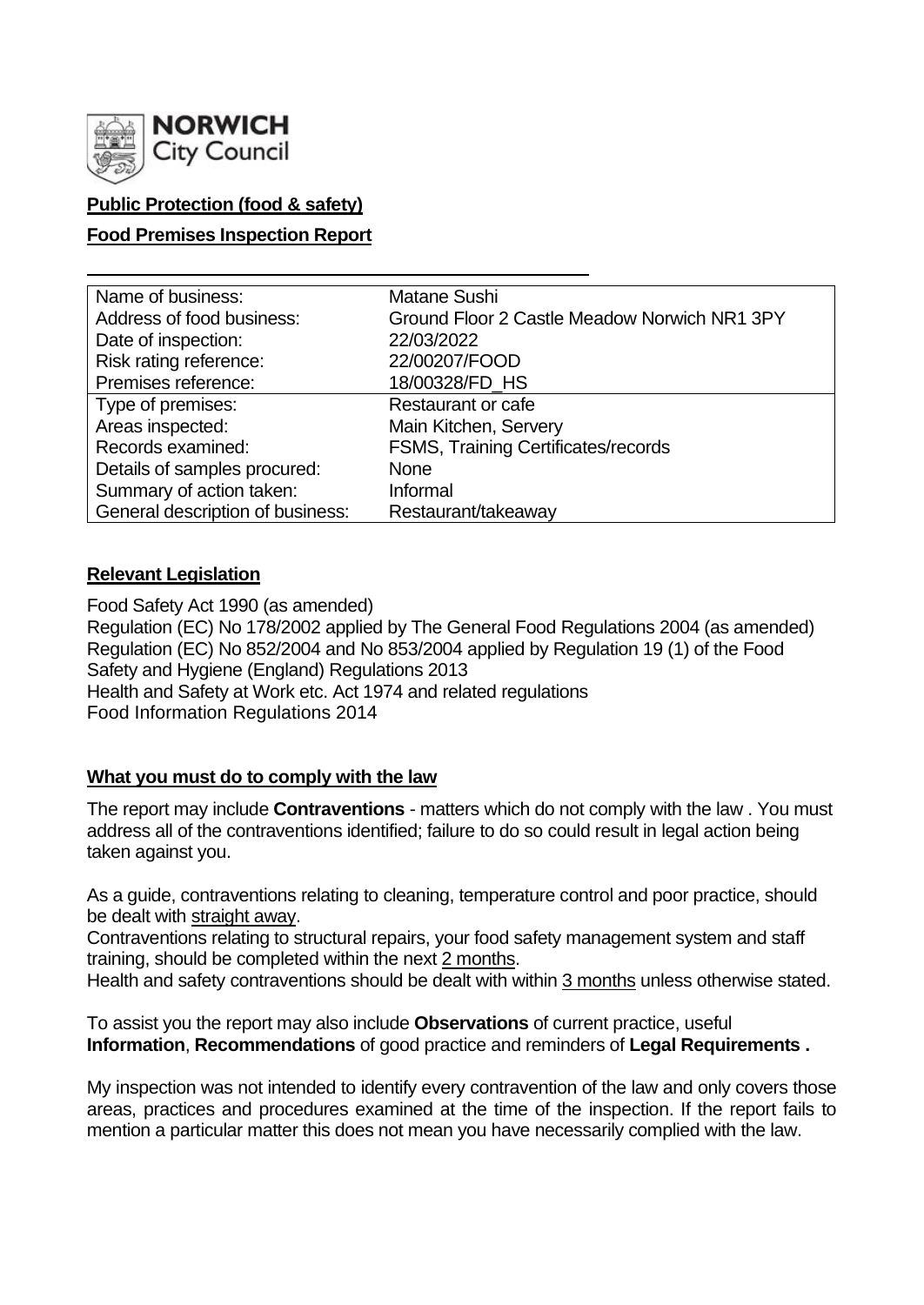# **FOOD SAFETY**

### **How we calculate your Food Hygiene Rating:**

The food safety section has been divided into the three areas which you are scored against for the hygiene rating: 1. food hygiene and safety procedures, 2. structural requirements and 3. confidence in management/control procedures. Each section begins with a summary of what was observed and the score you have been given. Details of how these scores combine to produce your overall food hygiene rating are shown in the table.

| <b>Compliance Area</b>                     |          |    |           | <b>You Score</b> |               |    |           |    |                |  |
|--------------------------------------------|----------|----|-----------|------------------|---------------|----|-----------|----|----------------|--|
| <b>Food Hygiene and Safety</b>             |          |    |           | $\overline{0}$   | 5             | 10 | 15        | 20 | 25             |  |
| <b>Structure and Cleaning</b>              |          |    |           | $\Omega$         | 5             | 10 | 15        | 20 | 25             |  |
| Confidence in management & control systems |          |    | $\Omega$  | 5.               | 10            | 15 | 20        | 30 |                |  |
|                                            |          |    |           |                  |               |    |           |    |                |  |
| <b>Your Total score</b>                    | $0 - 15$ | 20 | $25 - 30$ |                  | $35 - 40$     |    | $45 - 50$ |    | > 50           |  |
| <b>Your Worst score</b>                    | 5        | 10 | 10        |                  | 15            |    | 20        |    | $\sim$         |  |
|                                            |          |    |           |                  |               |    |           |    |                |  |
| <b>Your Rating is</b>                      | 5        |    |           | 3                | $\mathcal{P}$ |    |           |    | $\overline{0}$ |  |

Your Food Hygiene Rating is 4 - a good standard



# **1. Food Hygiene and Safety**

Food hygiene standards are high. You demonstrated a very good standard of compliance with legal requirements. You have safe food handling practices and procedures and all the necessary control measures to prevent cross-contamination are in place. Some minor contraventions require your attention. **(Score 5)**

### Contamination risks

**Contravention** The following exposed food to the general risk of cross-contamination with bacteria or allergens or its physical contamination with dirt, foreign objects or chemicals:

- food allergens not suitably controlled as cooked food i.e chicken was being prepared next to raw fish
- cutting boards were being stored directly touching on work surface

**Legal requirement** At all stages of production, processing and distribution, food must be protected from any contamination likely to render it unfit for human consumption, injurious to health or contaminated in such a way that it would be unreasonable to expect it to be consumed in that state.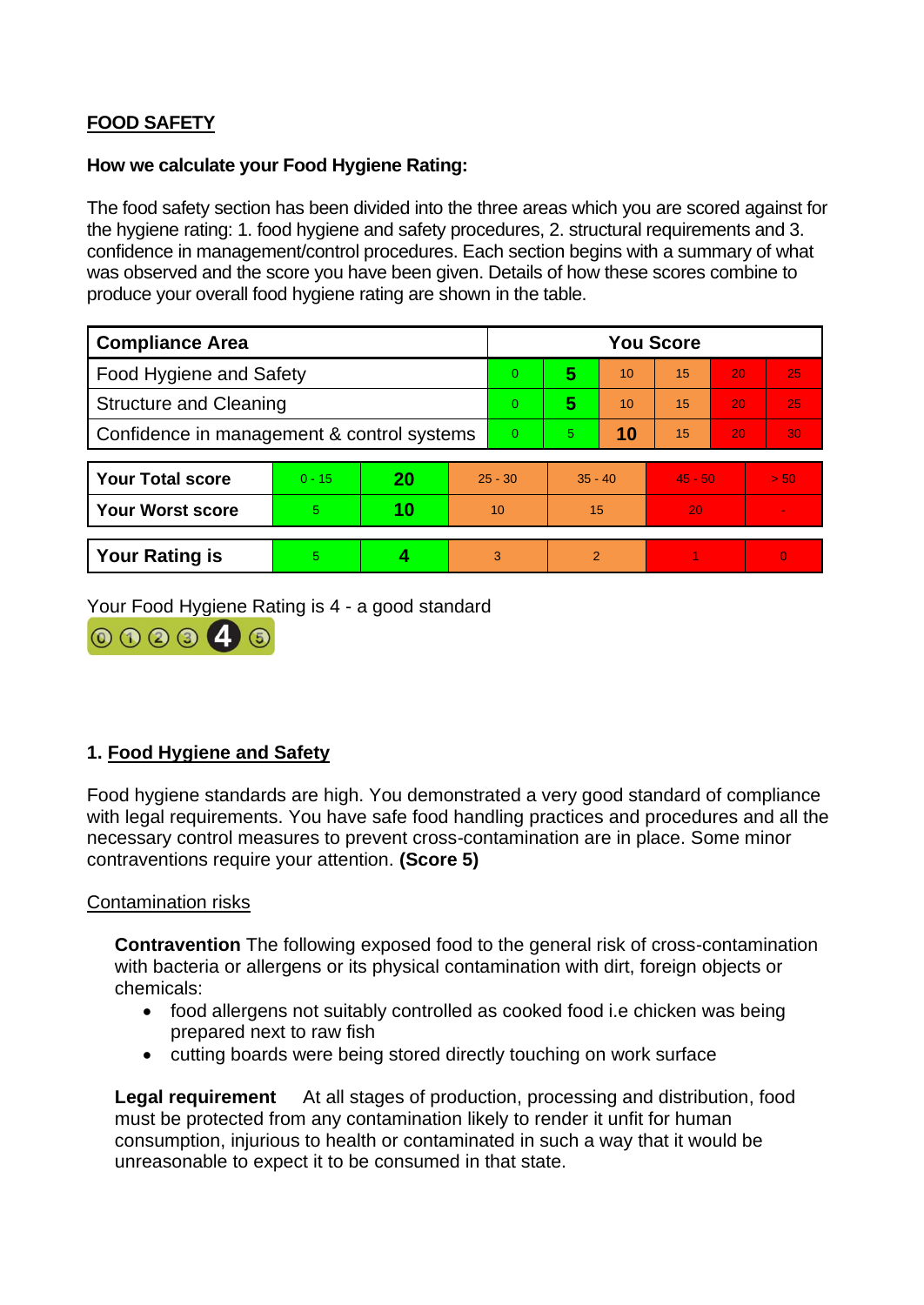### Hand-washing

**Contravention** The following indicated that hand-washing was not suitably managed:

- no towels to wc
- no towels to towel dispenser to wash hand basin

**Legal requirement** Washbasins must be available, suitably located and designated for cleaning hands. Wash-hand basins must be provided with hot and cold (or mixed) running water. Soap and hand drying facilities must be located nearby.

### Temperature Control

**Contravention** The following evidence indicated there was a risk of bacteria growing on food:

• the display chiller was not keeping foods at below 8°C

**Legal requirement** Raw materials, ingredients, intermediate products and finished products likely to support the reproduction of pathogenic micro-organisms or the formation of toxins must not be kept at temperatures that might result in a risk to health.

**Legal Requirement** If you rely on selling cold food (displayed over 8°C) within four hours you must be able to demonstrate your system for ensuring food is either sold, placed under refrigeration, or discarded, before the four hours have elapsed.

**Recommendation** I recommend that you label the food in the display cabinet of the times they are prepared

# **2. Structure and Cleaning**

The structure facilities and standard of cleaning and maintenance are all of a good standard and only minor repairs and/or improvements are required. Pest control and waste disposal provisions are adequate. The minor contraventions require your attention. **(Score 5)**

### Cleaning of Structure

**Contravention** The following items were dirty and require more frequent and thorough cleaning:

- hand contact surfaces such as light switches and door handles
- skirting boards in servery
- window sills in servery
- food debris was seen to wash hand basin
- difficult to reach corners (such as wall/floor junctions, hidden pipework and surfaces behind fixed equipment)
- vent to ceiling above washing up area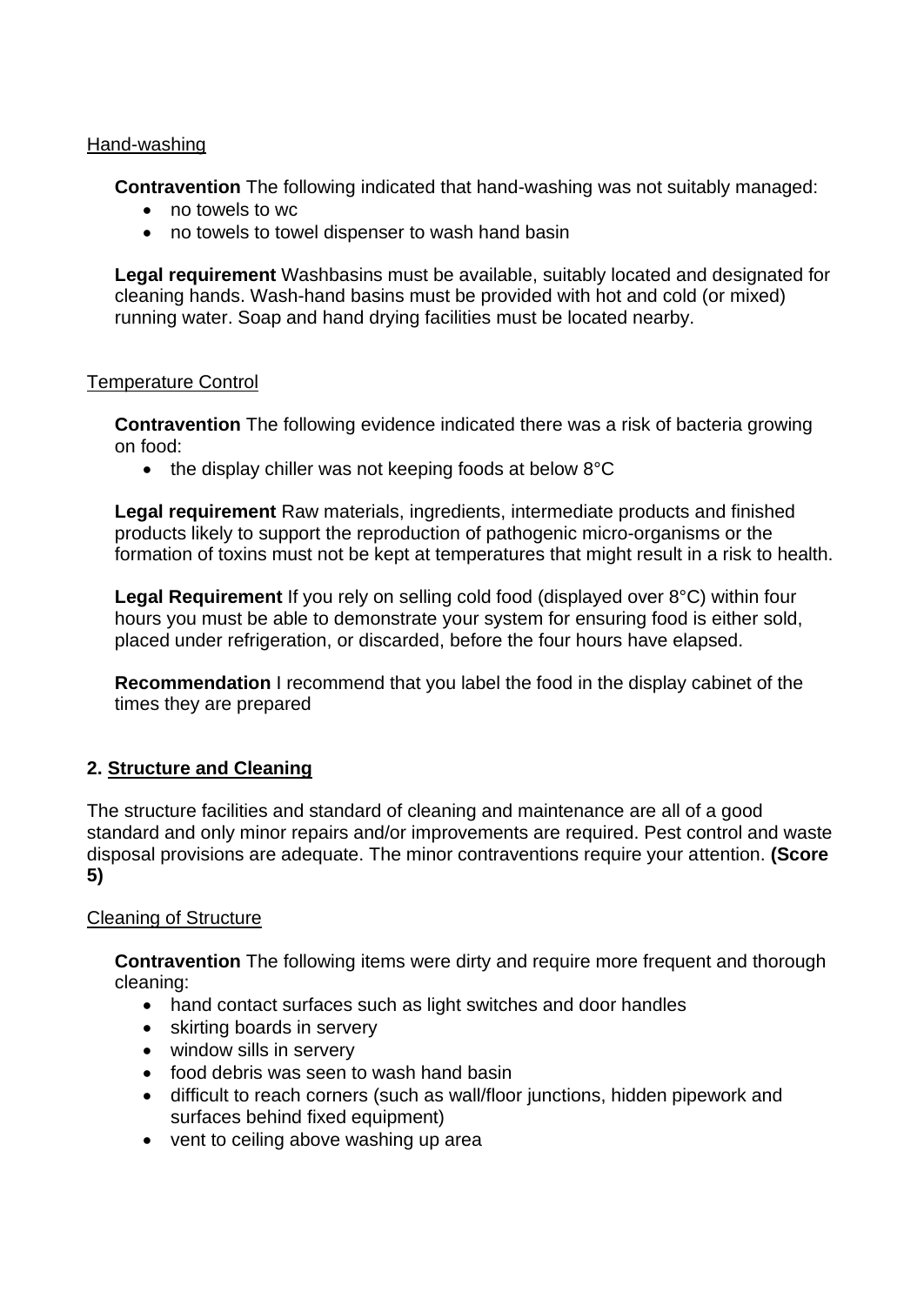### Cleaning of Equipment and Food Contact Surfaces

**Contravention** The following items are dirty and must be cleaned:

- fridge/freezer seals
- fridge handles
- pooled water to interior to upright fridge
- remove protective film to upright fridge
- cling film dispenser

### Cleaning Chemicals / Materials / Equipment and Methods

**Observation** I was pleased to see that the premises was kept clean and that your cleaning materials, methods and equipment were able to minimise the spread of harmful bacteria between surfaces.

### **Maintenance**

**Contravention** The following had not been suitably maintained and must be repaired or replaced:

- handle missing to Hotpoint freezer
- bulb to electric fly killer needs replacing
- spliit seals to undercounter fridge
- holes to wall above washing up sink

### Facilities and Structural provision

**Observation** I was pleased to see that adequate facilities had been provided.

### Pest Control

**Observation** I was pleased to see that the premises was proofed against the entry of pests and that pest control procedures were in place.

### **3. Confidence in Management**

There are generally satisfactory food safety controls in place although there is evidence of some non-compliance with the law. The contraventions require your attention; although not critical to food safety they may become so if not addressed. **(Score 10)**

### Food Hazard Identification and Control

**Contravention** You have not identified these food hazards or the methods of control at critical points in your operation:

• bacteria growing on food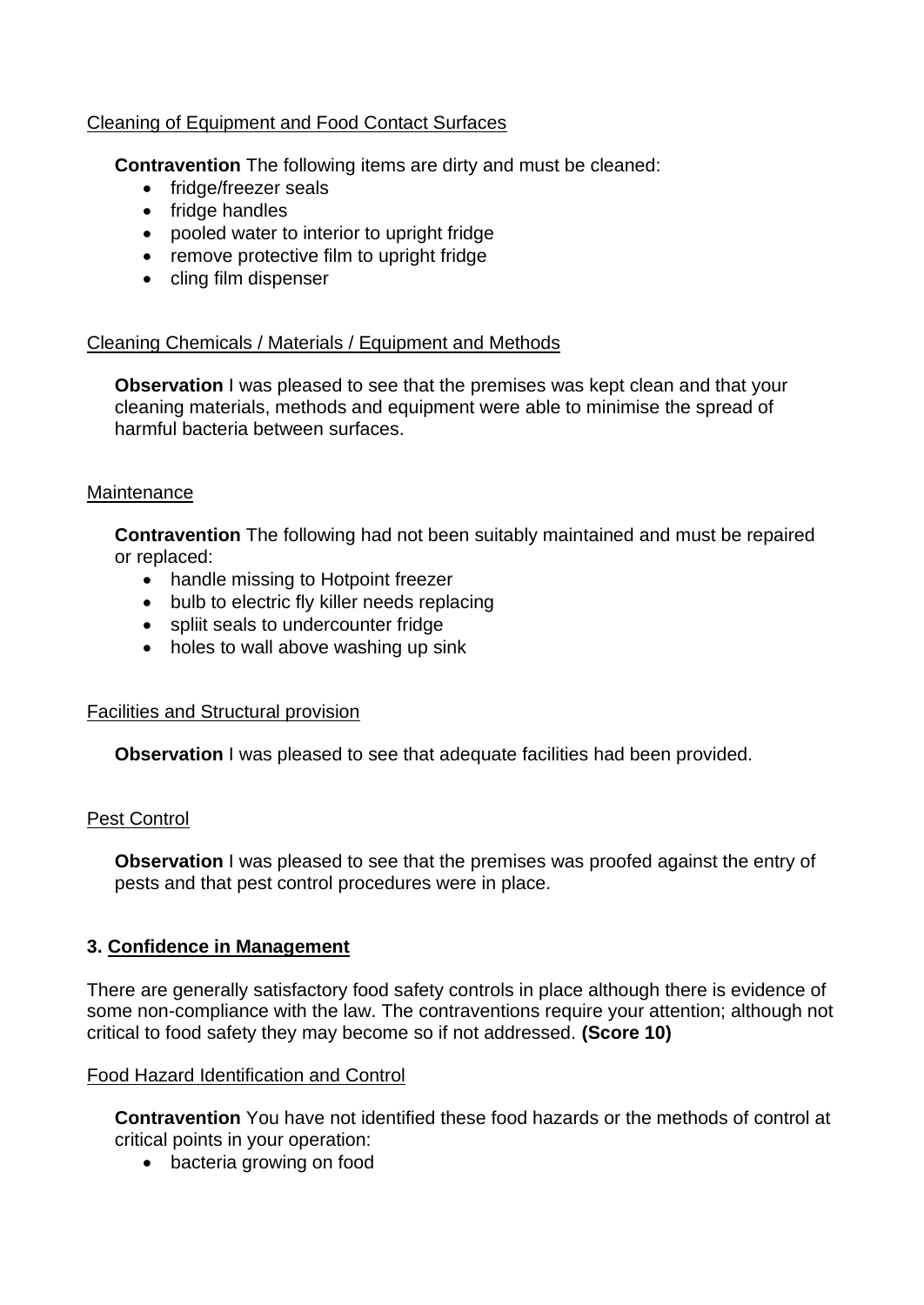### • cross-contamination Safer Food Better Business/Food Safety Management System that works

**Contravention** The Management sections in your Safer food Better Business (SFBB) pack are intended to demonstrate you are in day-to-day control of the hazards to food. The following Management sections were either missing, incomplete or not up-to-date:

• daily diary entries not up to date

### Infection Control / Sickness / Exclusion Policy

**Guidance** Public Health England recommends that food handlers known or suspected to be suffering from a food-borne infection or gastrointestinal illness stay away from work until symptom-free for 48 hours.

### Allergens

**Contravention** you are offering or selling prepacked for direct sale (PPDS) food which does not have the correct allergen labelling

**Legal requirement** Caterers must provide allergy information on all unpackaged food they sell. Catering businesses include restaurants, takeaways, deli counters, bakeries and sandwich bars etc. The potential for cross-contamination by allergens must also be made known to consumers. You can obtain more information from the Trading Standards website: [www.norfolk.gov.uk/abc](http://www.norfolk.gov.uk/abc)

**Legal requirement** The allergen labelling requirement for prepacked for direct sale (PPDS) food have changed. Any business that produces (PPDS) food is required to label the food to show the name of the food and the ingredients list with the 14 allergens required to be declared by law emphasised within it

**Information** The 14 allergens are:

- cereals containing gluten
- crustaceans, for example prawns, crabs, lobster and crayfish
- eggs
- fish
- peanuts
- soybeans
- milk
- nuts, such as almonds, hazelnuts, walnuts, pecan nuts, Brazil nuts, pistachio, cashew and macadamia (Queensland) nuts
- celery (and celeriac)